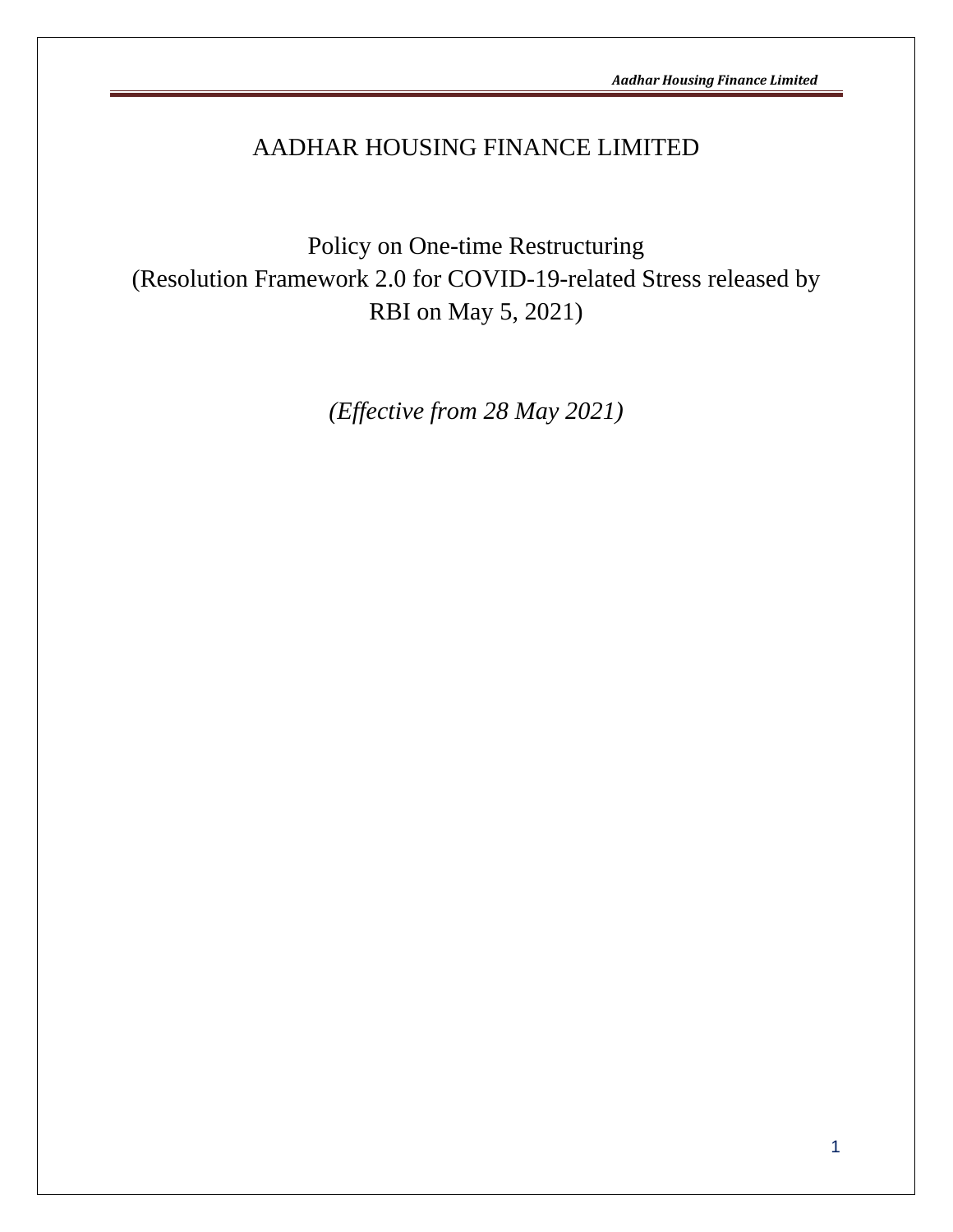# **Contents**

| 2. |  |  |  |  |  |  |
|----|--|--|--|--|--|--|
| 3. |  |  |  |  |  |  |
| 4. |  |  |  |  |  |  |
| 5. |  |  |  |  |  |  |
| 6. |  |  |  |  |  |  |
| 7. |  |  |  |  |  |  |
| 8. |  |  |  |  |  |  |
| 9. |  |  |  |  |  |  |
|    |  |  |  |  |  |  |
|    |  |  |  |  |  |  |
|    |  |  |  |  |  |  |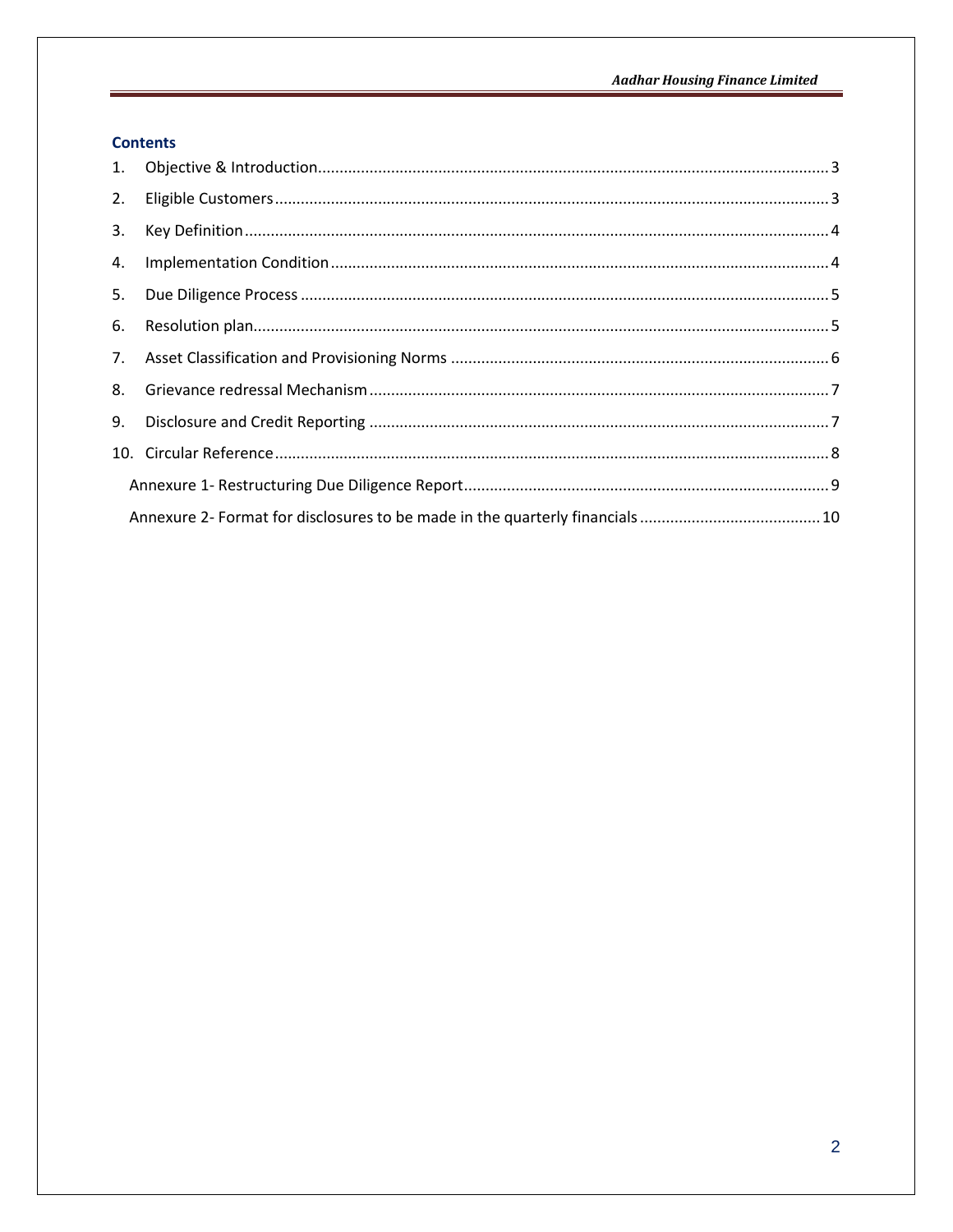#### <span id="page-2-0"></span>**1. Objective & Introduction**

The Reserve Bank of India ("RBI") vide its circular no. DOR.No.BP.BC/3/21.04.048/2020-21 (Individuals and Small Business) and circular no. DOR.No.BP.BC/4/21.04.048/2020-21 (MSME) dated August 6, 2020on "Resolution Framework for COVID-19-related Stress" ("Resolution Framework – 1.0") had provided a window to enable lenders to implement a resolution plan in respect of eligible Borrowers while classifying such exposures as Standard, subject to specified conditions.

Policy w.r.t. above both the circular was approved by the AADHAR Board on 10<sup>th</sup> November 2020 and 21**st** December 20 for Personal Loans and MSME Respectively.

Further to above, RBI has come up with Resolution Framework 2.0 via RBI Circular no. RBI/2021-22/31 DOR.STR.REC.11/21.04.048/2021-22 (Personal & Small Business) & Circular no. RBI/2021-22/32 DOR.STR.REC.12/21.04.048/2021-22 (MSME) dated May 5, 2021 to ease out COVID-19-related Stress, by resolution plan to mitigate the burden of debt servicing brought by disruptions on account of resurgence of Covid-19 pandemic in India.

The core objective of this policy is to give durable relief to customer in Mild stress / moderate stress / Severe stress, assist to get back to normal cash-flow and get their EMI as well.

In accordance with the above mentioned circular, Aadhar housing finance limited ("AADHAR" or "the company") Board has approved following policy guidelines.

#### <span id="page-2-1"></span>**2. Eligible Customers**

This facility is extended only to customers falling in below criteria's and subject to detailed due diligence process as per the policy.

- All personal loans (as defined by RBI) which includes individual Home Loans, LAP loans for personal purpose.
- Business Loans availed by Individuals, Small Business and MSME customers not exceeding 25 Crs as on March 31, 2021
- This facility is extended only to borrowers having stress on account of Covid19. (Salary Reduction / loss of job / Reduction / loss of business Income due to Covid stress). The reduction of income and its financial impact on the customer will be reviewed by the company.

#### **Specific to Home Loans and LAP loans for Personal use**

• Borrower who has availed Resolution Framework 1.0 and where the resolution plans had permitted no moratoria or moratoria of less than two years and / or extension of residual tenor by a period of less than two years, lending institutions are permitted to use this window to modify such plans only to the extent of increasing the period of moratorium / extension of residual tenor subject to the overall caps on moratorium and / or extension of residual tenor granted under Resolution Framework – 1.0 and this framework combined, shall not exceed two years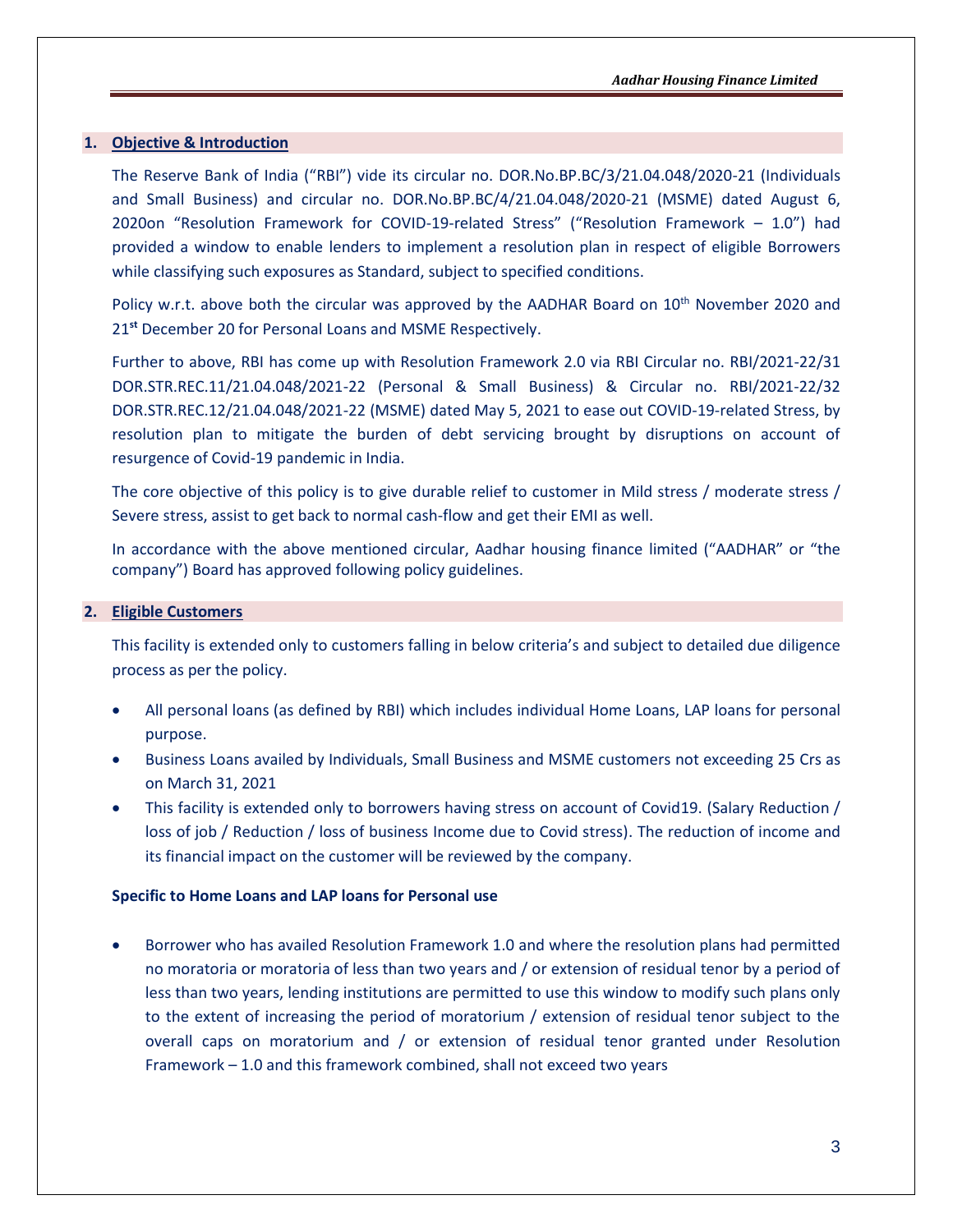#### **Specific to LAP loans for Business Purpose (MSME)**

- The borrower should be classified as a micro, small or medium enterprise as on March 31, 2021 in terms of the Gazette Notification S.O. 2119 (E) dated June 26, 2020.
- The borrowing entity is GST-registered on the date of implementation of the restructuring. However, this condition will not apply to MSMEs that are exempt from GST-registration. This shall be determined on the basis of exemption limit obtaining as on March 31, 2021.

#### Ineligible Customers:

- Home loan granted to staff are not eligible for resolution under this framework.
- Exposures of AHFL where the account has been rescheduled in terms of para  $2(1)(zc)(ii)$  of the Master Circular - The Housing Finance Companies (NHB) Directions, 2010 after March 1, 2020, unless a resolution plan under this framework has been invoked by other lending institutions. However, there are no such accounts in mentioned category with AADHAR.
- The borrower's account was not restructured in terms of the circulars DOR.No.BP.BC/4/21.04.048/2020-21 dated August 6, 2020; DOR.No.BP.BC.34/21.04.048/2019-20 dated February 11, 2020; or DBR.No.BP.BC.18/21.04.048/2018-19 dated January 1, 2019 (collectively referred to as MSME restructuring circulars).

#### <span id="page-3-0"></span>**3. Key Definition**

**Date on Invocation:** Date of invocation shall be the date on which both the borrower and the company have agreed to proceed with a resolution plan under this framework.

**Implementation date:** Date on which resolution plan is implemented, shall be within 90 days from invocation date.

**Residual debt** means the aggregate debt envisaged to be held by company as per the proposed resolution plan

#### <span id="page-3-1"></span>**4. Implementation Condition**

Resolution Plan would be deemed to be implemented upon fulfillment of all the condition:

## **General Conditions:**

- The reference date for the outstanding amount of debt that may be considered for resolution shall be March 31, 2021.
- Resolution under this framework may be invoked not later than September 30, 2021 and must be implemented within 90 days from the date of invocation.
- The customer can submit the Request for restructuring through various channels and an acknowledgement for such request will be sent to the customer. The decision on the request shall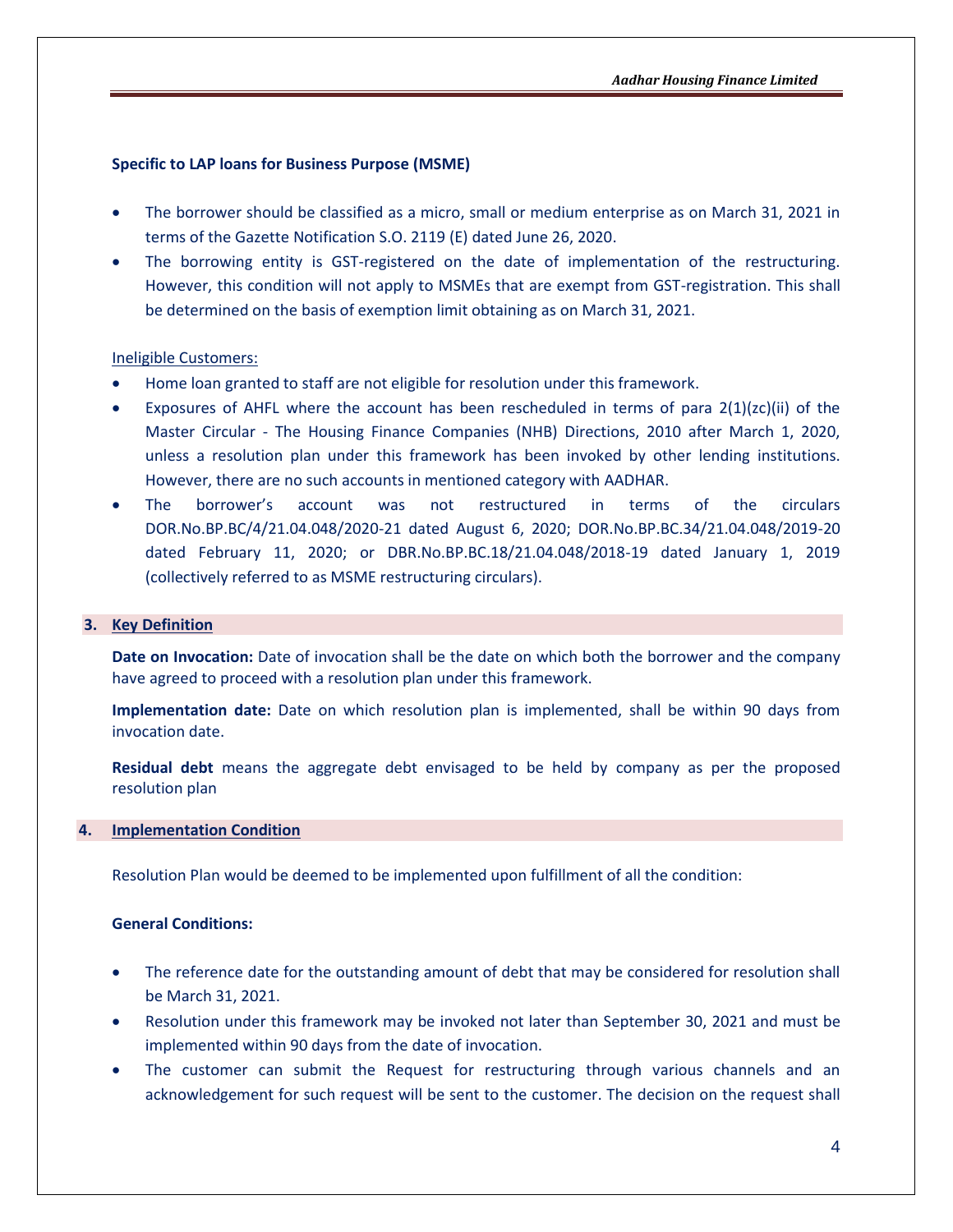be communicated in writing to the applicant by AHFL within 30 days from date of implementation or Rejection.

- The new Repayment schedule will be communicated to customer along with the revised sanction letter for restructured loan
- The changes in the terms and conditions of the loans will get duly reflected in the books of the company
- Borrower to comply with all the terms and conditions quoted above.
- Other terms and conditions as per the original loan agreement will be applicable.

#### **Specific to Home Loans and LAP loans for Personal use**

• Any resolution plan implemented in breach of the above stipulated timeline will not be governed by One-time Restructuring Scheme. However, same will be governed by Master Circular- the Housing Finance Companies (NHB) Directions, 2010, updated on 1<sup>st</sup> July 2019/ Master Circular - Prudential norms on Income Recognition, Asset Classification and Provisioning pertaining to Advances dated July 1, 2015 by RBI.

#### **Specific LAP loans for Business Purpose (MSME)**

• If the borrower is not registered in the Udyam Registration portal, such registration shall be required to be completed before the date of implementation of the restructuring plan for the plan to be treated as implemented

### <span id="page-4-0"></span>**5. Due Diligence Process**

Inquiry / review would be conduct and information will collected as per the format in Annexure 1 to ascertain stress on customer due to Covid, possibility of revival, expected timeline for revival of business/Income/Job to assess the viability of the customer to pay the restructured EMIs basis the documents provided before recommending for the restructuring. All Restructuring cases to be approved as per the delegation of authority matrix laid down in SOP

• Personal discussion/ Tele-verification /Online Verification to be conducted by BCM / BM / any other company official as may be delegated from time to time

#### <span id="page-4-1"></span>**6. Resolution plan**

Below resolution plan can be offered based on an assessment of income streams of the borrower:

- Rescheduling of payments
	- Conversion of EMI to Pre-EMI (Interest Payment) such that overall tenure should not exceed beyond 2 years from existing balance tenure
	- Reduction in EMI and Increase in Tenure; maximum uptoof 2 years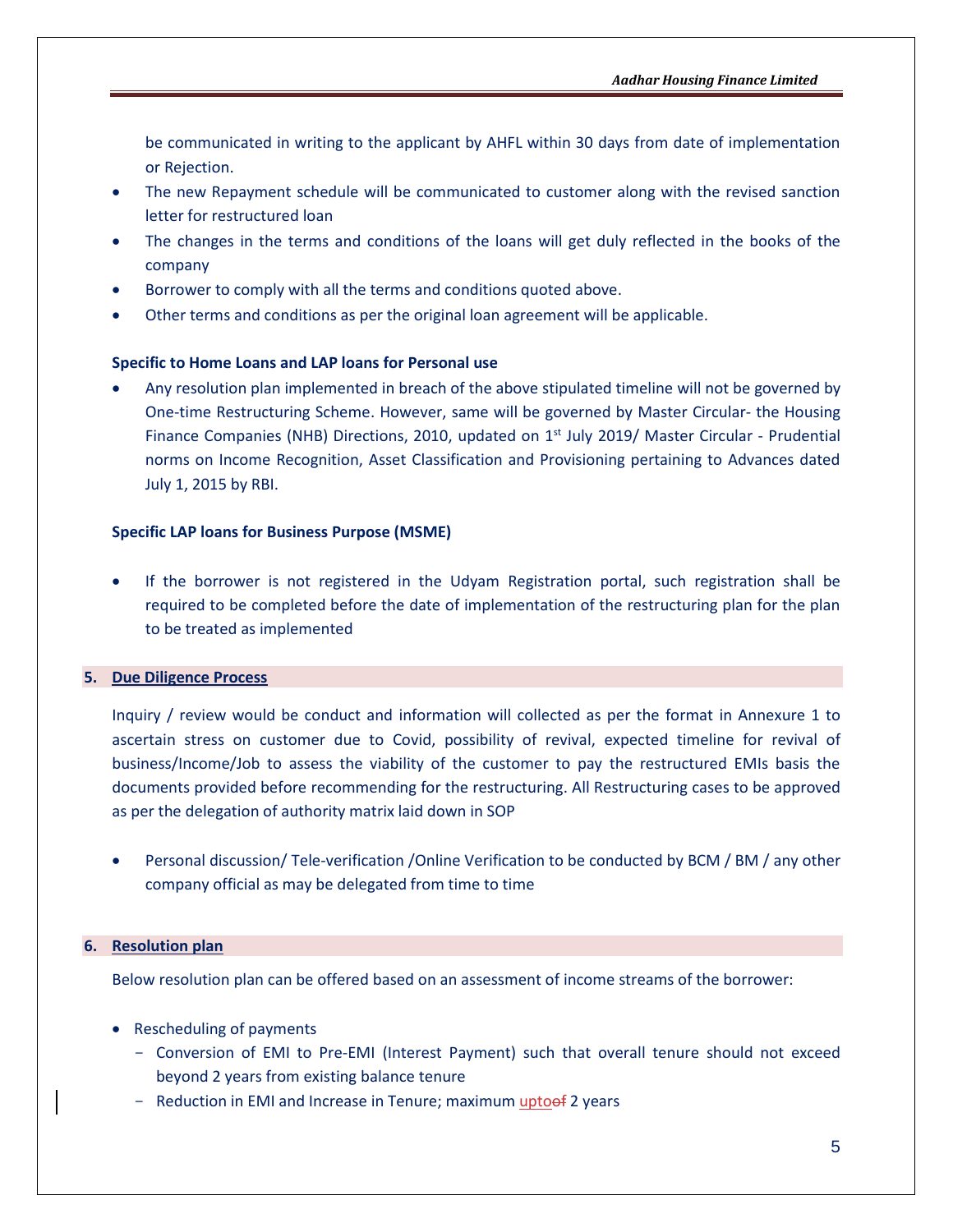- Step-up EMI Option
- Granting of moratorium for reasonable period based on restoration of income (maximum 2 years)
- <span id="page-5-0"></span>• Reduction of interest rate for highly stressed customers

#### **7. Asset Classification and Provisioning Norms**

#### Asset Classification:

- Additional finance to borrowers in respect of whom the resolution plan has been invoked, if sanctioned even before implementation of the plan in order to meet the interim liquidity requirements of the borrower, may be classified as 'standard asset' till implementation of the plan regardless of the actual performance of the borrower with respect to such facilities in the interim.
- However, if the resolution plan is not implemented within the stipulated timelines, the asset classification of the additional finance sanctioned will be as per the actual performance of the borrower with respect to the additional finance or the rest of the credit facilities, whichever is worse.
- Borrowers' accounts eligible for restructuring as per point 5 of Resolution framework 2.0 shall be upgraded as Standard, as on the date of implementation of the plan.
- The subsequent asset classification for such exposures will be governed by the criteria laid out in the Master Circular - Prudential norms on Income Recognition, Asset Classification and Provisioning pertaining to Advances dated July 1, 2015 or other relevant instructions as applicable to specific category of lending institutions ("extant IRAC norms").

#### **Provisioning Norms**

In respect of loans where a resolution plan is implemented under this facility, AHFL shall keep provisions from the date of implementation, which is higher of the provisions held as per the extant prudential norms immediately before implementation, or 10 percent of the renegotiated debt exposure post implementation

#### **Norms for Reversal of Provision:**

#### **Home Loans/ LAP Loans for Personal Purpose**

In case of loans resolved under this facility, half of the above provisions may be written back upon the borrower paying at least 20 per cent of the residual debt without slipping into NPA post implementation of the plan, and the remaining half may be written back upon the borrower paying another 10 per cent of the residual debt without slipping into NPA subsequently.

#### **LAP loans for Business Purpose (MSME)**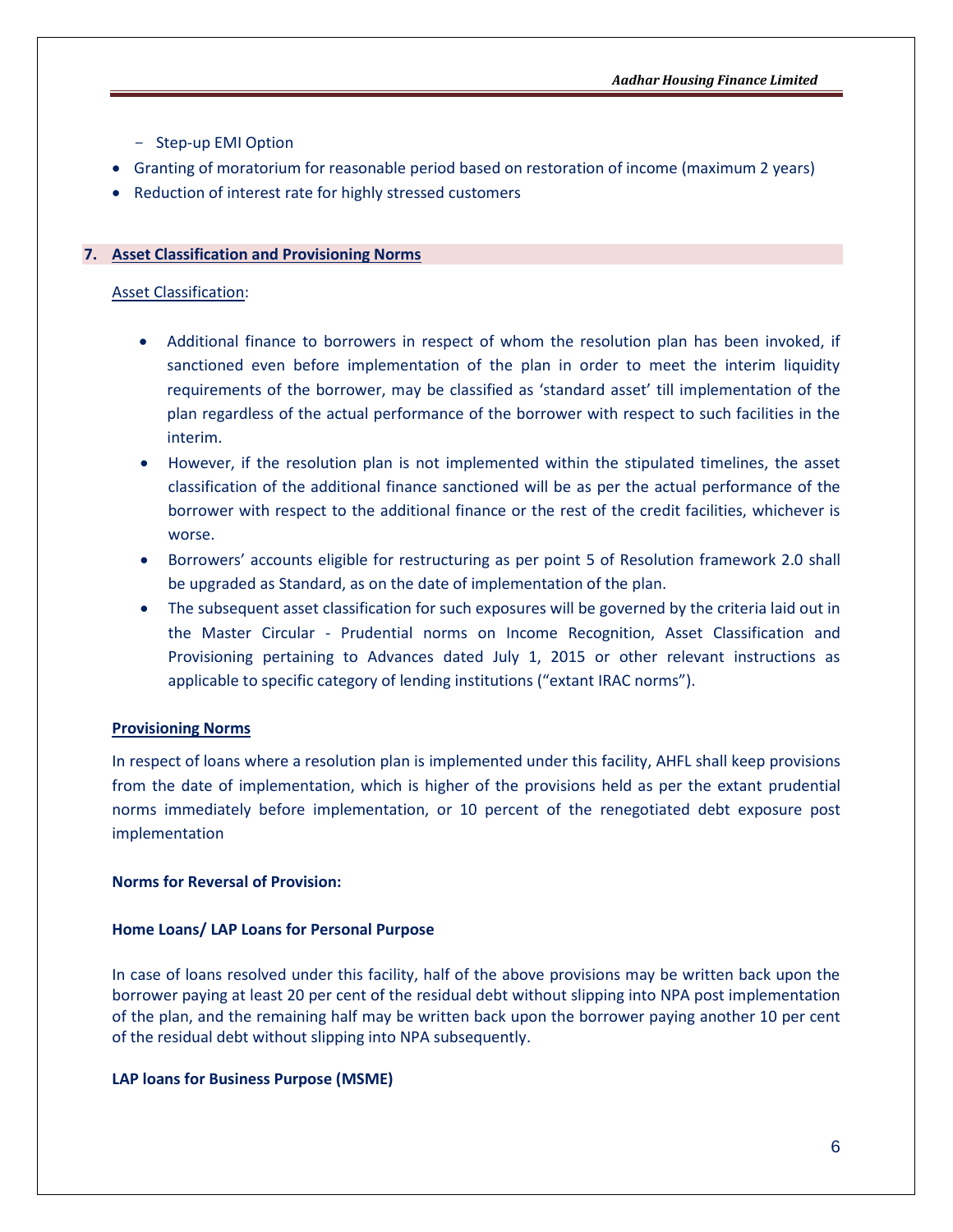AHFL will have the option of reversing such provisions at the end of the specified period, subject to the account demonstrating satisfactory performance during the specified period as defined at paragraph below.

'Specified Period' means a period of one year from the commencement of the first payment of interest or principal, whichever is later, on the credit facility with longest period of moratorium under the terms of restructuring package. 'Satisfactory Performance' means no payment (interest and/or principal) shall remain overdue for a period of more than 30 days

#### <span id="page-6-0"></span>**8. Grievance redressal Mechanism**

The customers may approach branches or to the Corporate Office, Mumbai or communicate through call centre / email and other modes available for request / query / complain in regards to resolution / Restructuring under this policy.

The customer shall be responded within a period of30 days from the date of receipt of Request / Query / complaint.

In case, the response given by Branch is unsatisfactory, dissatisfied or did not receive any response from the Branch within the above time-limit, the customer can escalate his/her complaint/grievance to the Corporate office at Mumbai, either by way of a Letter addressed to the Customer Care Officer or Principal Officer of AADHAR at the address or by e-mail send to the address given below:-

The Customer Care Officer, Aadhar Housing Finance Ltd., Corp. Office, No. 201, 2nd Floor,

Raheja Point-1, Nehru Road, Vakola, Santacruz (East), Mumbai Pin -400055,Maharashtra State.

<span id="page-6-1"></span>Email ID :- [customercare@aadharhousing.com.](mailto:customercare@aadharhousing.com)

#### **9. Disclosure and Credit Reporting**

- Quarterly disclosures as per the Annexure 1 for the quarters ending September 30, 2021, and December 31, 2021. The resolution plans implemented in terms of Resolution Framework 2.0 should also be included in the continuous disclosures required in the Resolution Framework – 1.0.
- The number of borrower accounts where modifications were sanctioned and implemented in terms of Resolution Framework 1.0, and the aggregate exposure of the AADHAR to such borrowers also be disclosed on a quarterly basis, starting from the quarter ending June 30, 2021.
- AHFL shall make the required disclosures in their annual financial statements, along with other prescribed disclosures.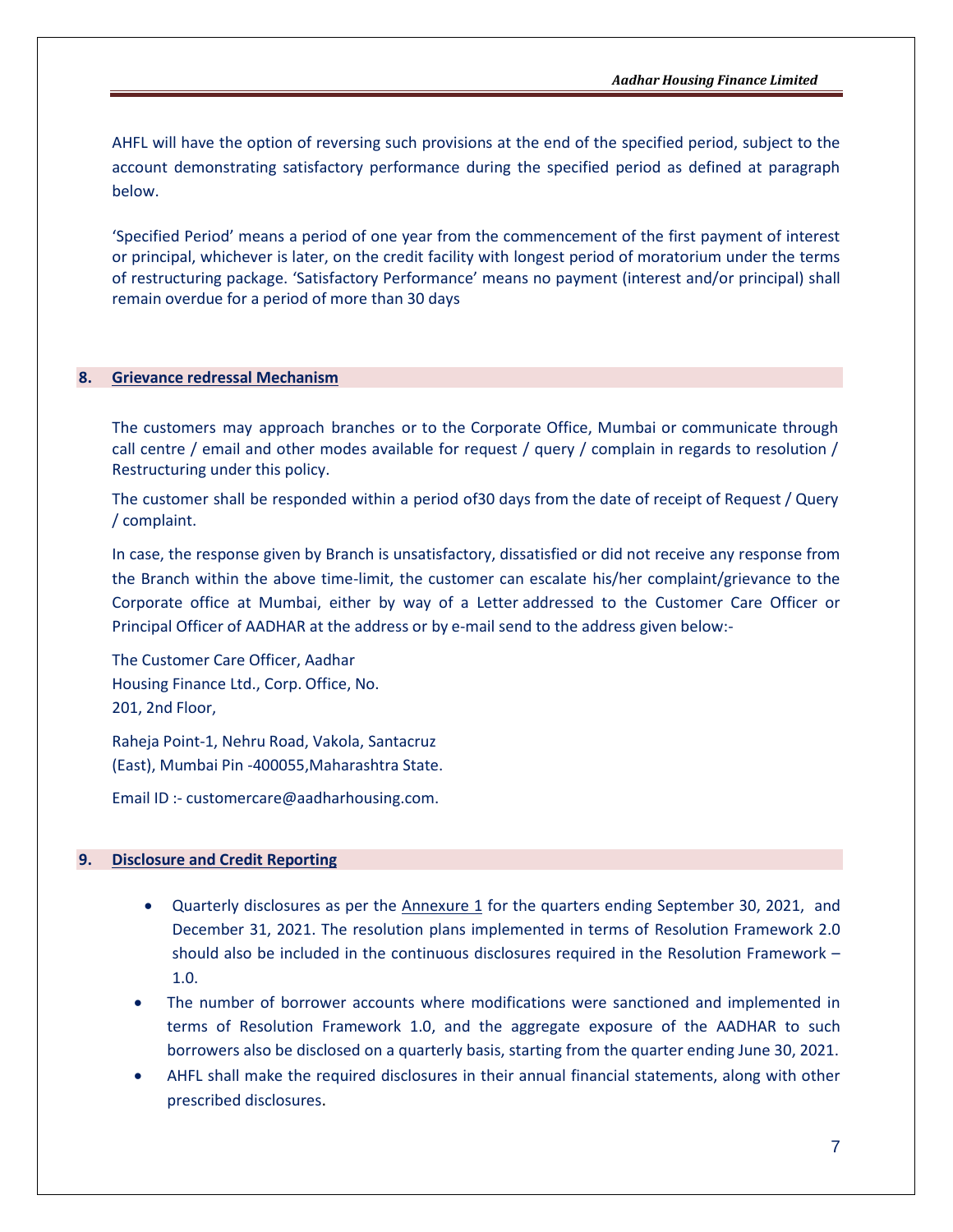The credit reporting by AHFL in respect of borrowers where the resolution plan is implemented under Resolution Framework of this window shall reflect the "restructured due to COVID-19" status of the account. The credit history of the borrowers shall consequently be governed by the respective policies of the credit information companies as applicable to accounts that are restructured.

#### **LAP loans for Business Purpose (MSME)**

• AHFL shall make appropriate disclosures in their financial statements, under 'Notes on Accounts', relating to the MSME accounts restructured under these instructions as per the following format:

| <b>No of Accounts</b> | <b>Amount (In</b> |
|-----------------------|-------------------|
| <b>Restructured</b>   | <b>Million</b> )  |
|                       |                   |

### <span id="page-7-0"></span>**10. Circular Reference**

- 1- RBI/2018-19/100 DBR.No.BP.BC.18/21.04.048/2018-19 January 1, 2019
- 2- RBI/2019-20/160 DOR.No.BP.BC.34/21.04.048/2019-20 February 11, 2020
- 3- RBI/2020-21/17 DOR.No.BP.BC/4/21.04.048/2020-21 August 6, 2020
- 4- FAQs on Resolution Framework for Covid-19 related stress (Revised on December 12, 2020)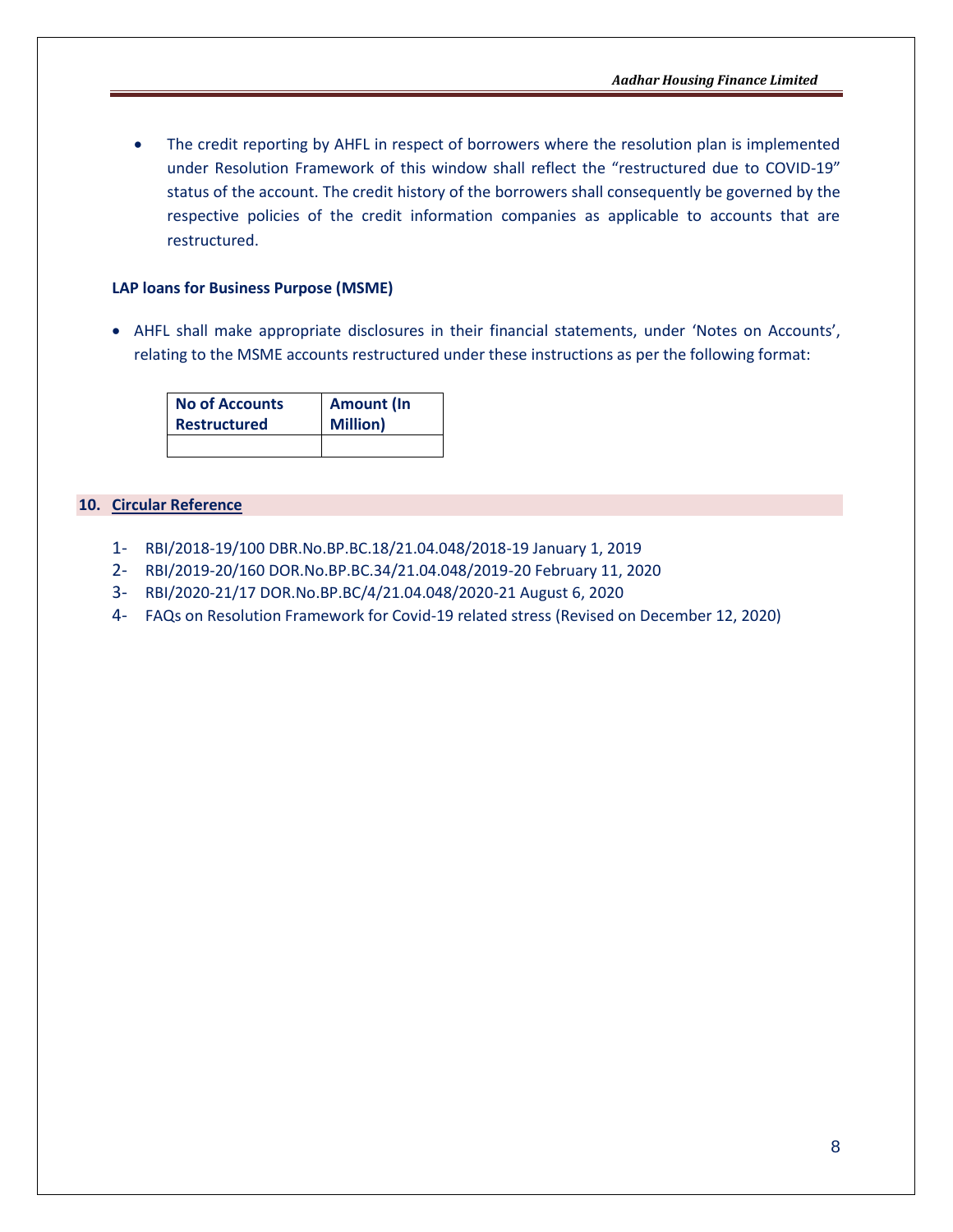# <span id="page-8-0"></span>**Annexure 1- Restructuring Due Diligence Report**

| <b>Restructuring Due Diligence Report</b> |                                          |                                            |                  |  |  |  |  |
|-------------------------------------------|------------------------------------------|--------------------------------------------|------------------|--|--|--|--|
| $\mathbf{1}$                              | <b>Applicant Name</b>                    |                                            |                  |  |  |  |  |
| $\overline{2}$                            | Application No.                          |                                            |                  |  |  |  |  |
| 3                                         | <b>Branch Name</b>                       |                                            |                  |  |  |  |  |
| 4                                         | Region                                   |                                            |                  |  |  |  |  |
| 5                                         | <b>Current Balance (Loan Oustanding)</b> |                                            |                  |  |  |  |  |
| 6                                         | <b>Total Sanctioned Amount</b>           |                                            |                  |  |  |  |  |
| 7                                         | Month on Board (MOB)                     |                                            |                  |  |  |  |  |
| 8                                         | Current EMI (Rs.)                        |                                            |                  |  |  |  |  |
| 9                                         | <b>Balance Loan Tenure (Months)</b>      |                                            |                  |  |  |  |  |
| 10                                        | <b>Current Rate of Interest</b>          |                                            |                  |  |  |  |  |
| 11                                        | No of EMI opted for Moratorium           |                                            |                  |  |  |  |  |
| 12                                        | Maximum Bucket (In Last 12 months)       |                                            |                  |  |  |  |  |
| 13                                        | Product                                  | $\Box$ Home Loan                           |                  |  |  |  |  |
|                                           |                                          | Plot Loan<br>П                             |                  |  |  |  |  |
|                                           |                                          | Non Home Loan                              |                  |  |  |  |  |
| 14                                        | Nature of business/ Employer             |                                            |                  |  |  |  |  |
| 15                                        | <b>Industry of Customer</b>              |                                            |                  |  |  |  |  |
| 16                                        | Covid Stress Due to                      | <b>Salary Reduction</b><br>⊔               |                  |  |  |  |  |
|                                           |                                          | Loss of job<br>$\Box$                      |                  |  |  |  |  |
|                                           |                                          | $\Box$ Reduction / loss of business Income |                  |  |  |  |  |
| 17                                        | Possibility<br>of revival,<br>expected   |                                            |                  |  |  |  |  |
|                                           | timeline for revival of<br>business/     |                                            |                  |  |  |  |  |
|                                           | Income/Job                               |                                            |                  |  |  |  |  |
|                                           |                                          |                                            |                  |  |  |  |  |
|                                           |                                          |                                            |                  |  |  |  |  |
|                                           |                                          |                                            |                  |  |  |  |  |
|                                           | (Branch Credit Manager)                  |                                            | (Branch Manager) |  |  |  |  |
| (Employee ID)<br>(Employee ID)            |                                          |                                            |                  |  |  |  |  |
|                                           | (Employee Name)<br>(Employee Name)       |                                            |                  |  |  |  |  |